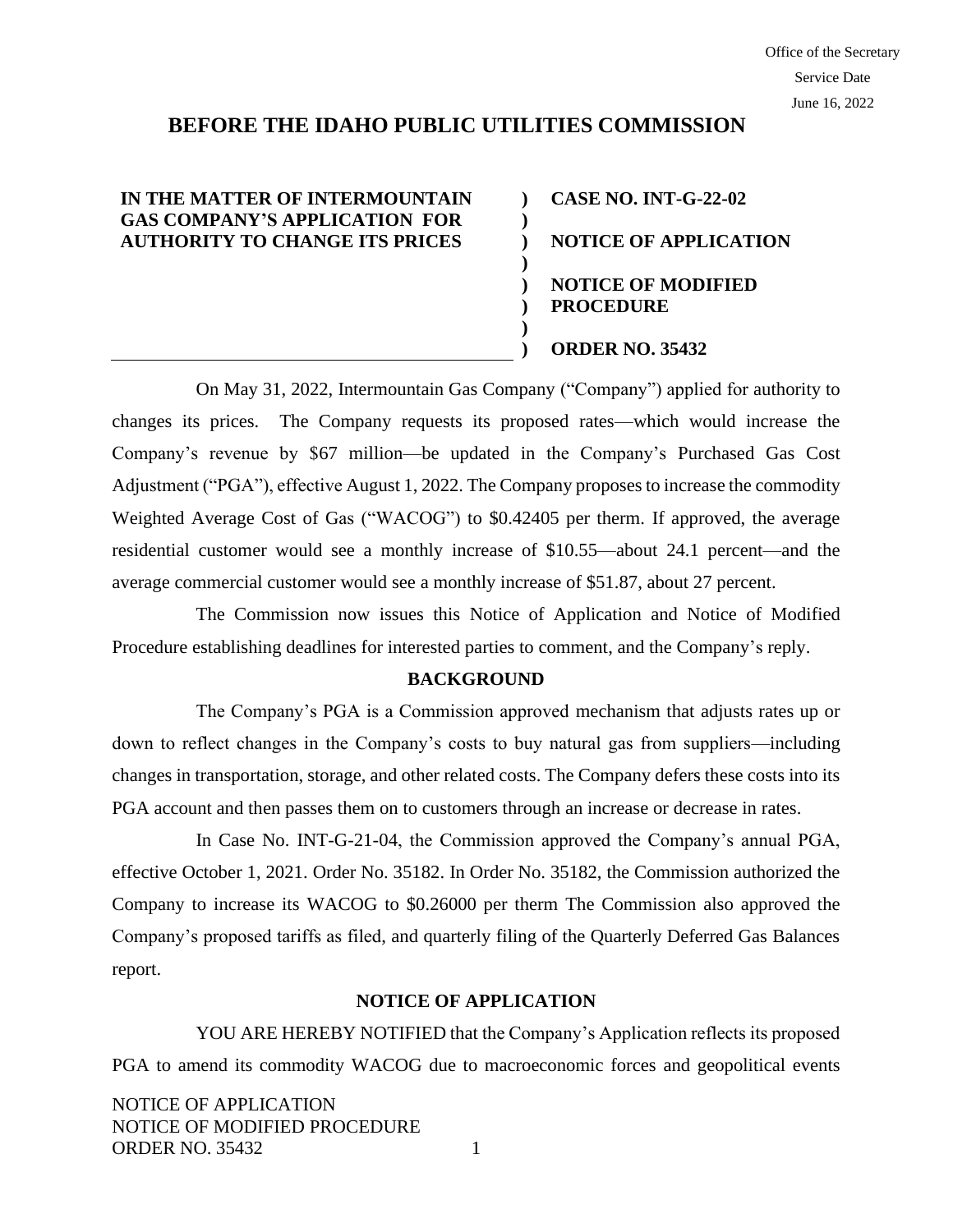increasing the price of wholesale natural gas. *Application* at 4-5. Natural gas demand has exceeded supply throughout the Covid-19 pandemic as many producers have shifted from additional drilling activity to paying down debt. *Id*. at 4. The United States continues to export large amounts of LNG, thus diminishing supply levels available for domestic consumers. *Id*. In addition, there are concerns that national gas storage levels will "not be at ideal levels by November 1, 2022." *Id*. at 5. Notwithstanding increased gas prices, lower coal stockpiles have bolstered the demand for natural-gas-powered resources. *Id*. Finally, significant global events—including the war in Ukraine and lockdowns in China—have exacerbated supply-chain issues. *Id*.

YOU ARE FURTHER NOTIFIED that the Company proposes to increase the Commodity WACOG from the \$0.26000 per therm currently embedded in rates to \$0.42405 per therm for the Company's RS, GS-1, IS-R, IS-C, and LV-1 customer classes.

YOU ARE FURTHER NOTIFIED that the Company believes that making this filing now will mitigate the build-up of deferrals and allow customers additional time to budget for increased winter heating costs.

YOU ARE FURTHER NOTIFIED that the Application and Exhibits are available for public inspection during regular business hours at the Commission's office. These documents are also available on the Commission's website at [www.puc.idaho.gov.](http://www.puc.idaho.gov/) Click on the "NATURAL GAS" tab, select "Open Cases," and then locate and click on the case number as shown on the front of this document.

YOU ARE FURTHER NOTIFIED that all proceedings in this case will be held pursuant to the Commission's jurisdiction under Title 61 of the Idaho Code. The Commission may enter any final order consistent with its authority under Title 61.

YOU ARE FURTHER NOTIFIED that all proceedings in this matter will be conducted pursuant to the Commission's Rules of Procedure, IDAPA 31.01.01.000 *et seq*.

### **NOTICE OF MODIFIED PROCEDURE**

YOU ARE FURTHER NOTIFIED that the Commission has determined that the public interest may not require a formal hearing in this matter, and it will review the case through written submissions under the Commission's Rules of Modified Procedure Rules 201-204 of the Idaho Public Utilities Commission's Rules of Procedure, IDAPA 31.01.01.201-204. The Commission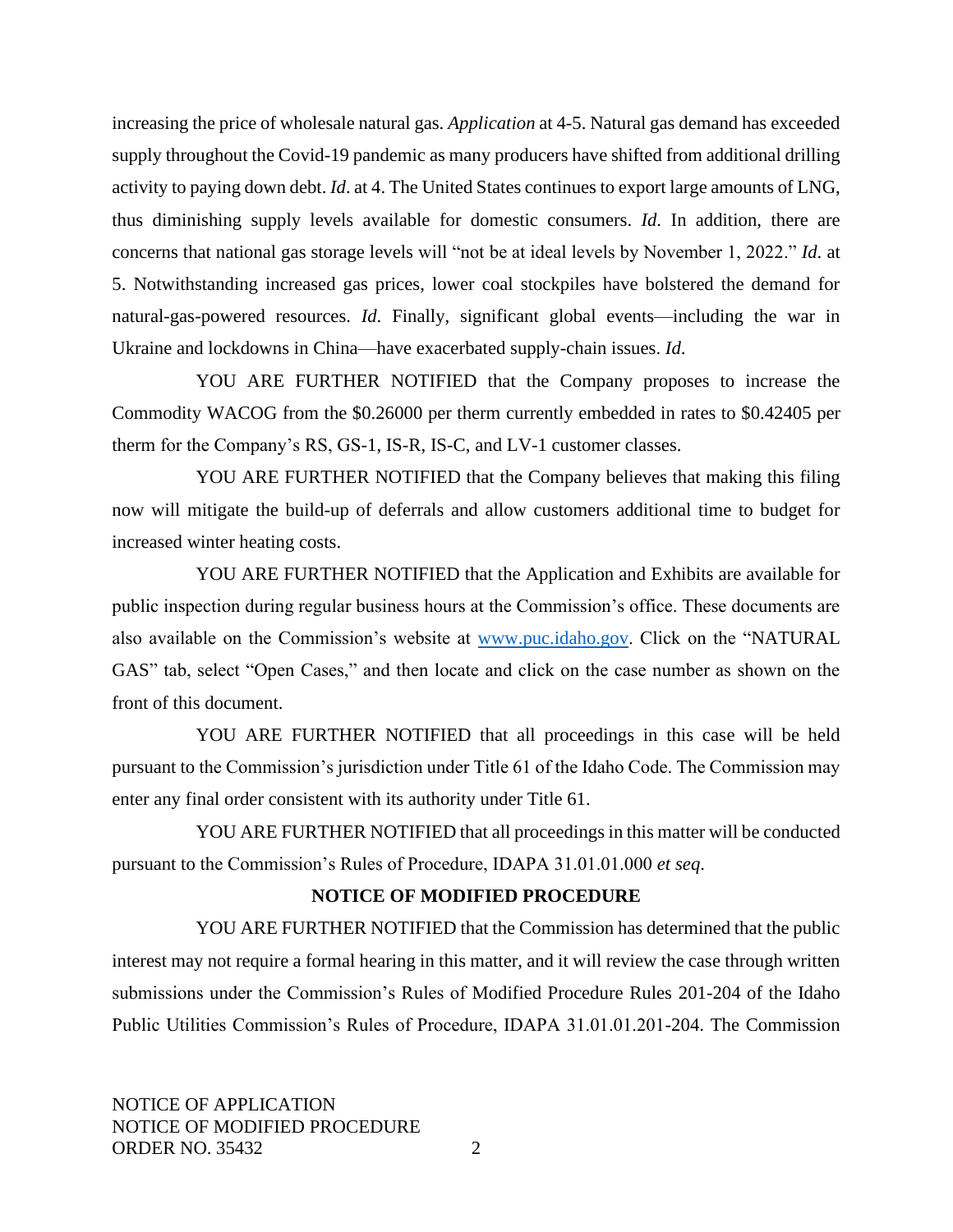notes that Modified Procedure and written comments have proven to be an effective means for obtaining public input and participation.

YOU ARE FURTHER NOTIFIED that persons desiring to state a position on this Application may file a written comment explaining why they support or oppose the Application. Persons who would like a hearing must specifically request a hearing in their written comments. **Persons shall have until July 7, 2022, to file written comments**. Comments must be filed through the Commission's website or by e-mail unless computer access is unavailable. To comment electronically, please access the Commission's website a[t www.puc.idaho.gov.](http://www.puc.idaho.gov/) Click the "Case Comment Form" and complete the form using the case number as it appears on the front of this document. To file by e-mail, the customer must e-mail the comments to the Commission Secretary and the Company at the e-mail addresses listed below. If computer access is unavailable, then comments may be mailed to the Commission and Company at these addresses:

| <b>For the Idaho Public Utilities</b><br><b>Commission:</b> | <b>For Intermountain Gas:</b>   |
|-------------------------------------------------------------|---------------------------------|
| <b>Commission Secretary</b>                                 | Lori A. Blattner                |
| Idaho Public Utilities Commission                           | Intermountain Gas Company       |
| P.O. Box 83720                                              | P.O. Box 7608                   |
| Boise, ID 83720-0074                                        | Boise, ID 83707                 |
| secretary@puc.idaho.gov                                     | lori.blattner@intgas.com        |
| <b>Street Address for Express Mail:</b>                     | Preston N. Carter               |
|                                                             | Givens Pursley LLP              |
| 11331 W. Chinden Blyd.                                      | 601 W. Bannock St.              |
| Building 8, Suite 201-A                                     | Boise, ID 83702                 |
| Boise, ID 83714                                             | prestoncarter@givenspursley.com |
|                                                             | stephaniew@givenspursley.com    |

YOU ARE FURTHER NOTIFIED that the Company must file any reply comments **by July 14, 2022.**

YOU ARE FURTHER NOTIFIED that if no written comments or protests are received within the time limit set, the Commission will consider this matter on its merits and enter its order without a formal hearing. If written comments are received within the time limit set, the Commission will consider them and, in its discretion, may set the same for formal hearing.